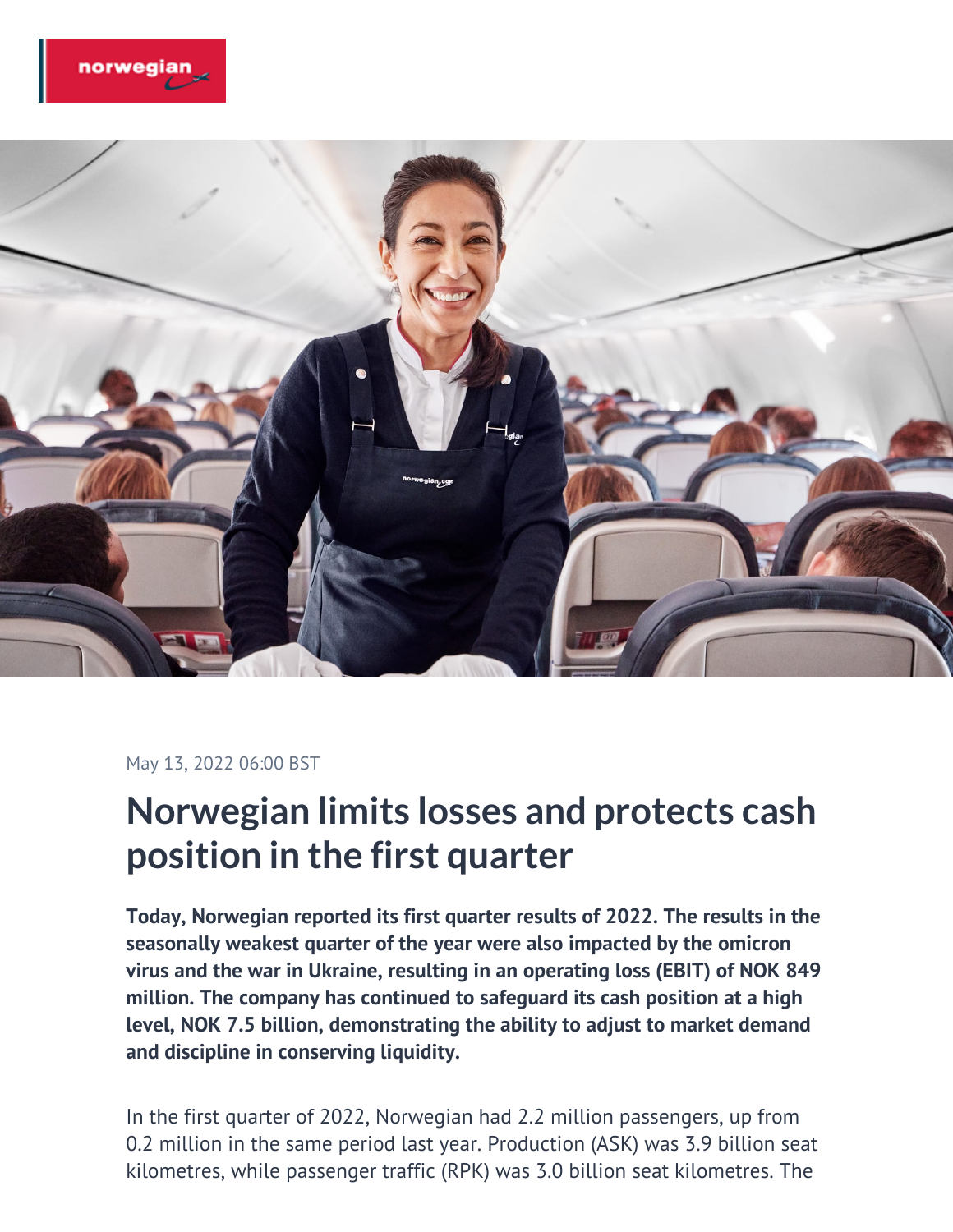load factor increased to 76.9 percent, up from 38.5 percent in the same period last year. Despite the strong growth in available seats and the high number of new routes through the quarter and into April, the company has maintained high load factor levels and has improved earnings.

"We have adapted to fluctuations in demand quickly and efficiently, and we have managed to protect our strong liquidity position even through a challenging period. The increase in bookings ahead of the summer season is significant, and we look forward to welcoming our customers on board the close to 280 routes we have for sale. I am pleased to note that our corporate travellers are starting to return to air travel. We know they place high value on our attractive route network and strong on-time performance record," said Geir Karlsen, CEO of Norwegian.

Punctuality, the share of flights departing on schedule, was 88.1 percent in the first quarter of 2022, up from 87.8 percent in the previous quarter.

During the quarter, Norwegian announced an agreement to lease 10 new and fuel-efficient 737 MAX 8 aircraft with delivery in the spring of 2023. In addition, Norwegian is in the process of leasing an additional five 737 MAX 8 aircraft, which will bring the fleet to 85 aircraft by the summer 2023 season.

# **For detailed information, please see attached report.**

## **About Norwegian**

*Norwegian was founded in 1993 but began operating as a low-cost carrier with Boeing 737 aircraft in 2002. Since then, our mission has been to offer affordable fares for all and to allow customers to travel the smart way by offering value and choice throughout their journey.*

*Norwegian has been voted Europe's Best Low-Cost airline by Skytrax for six consecutive years and won Airline Program of the Year Europe & Africa at the Freddie Awards for four consecutive years. Since 2012, Norwegian has won over 55 awards for our service, product, and innovation in the industry.*

*We were the first airline in the world to join the UN Climate Secretariat's climate action-initiative in 2019, pledging to work systematically to become carbon*